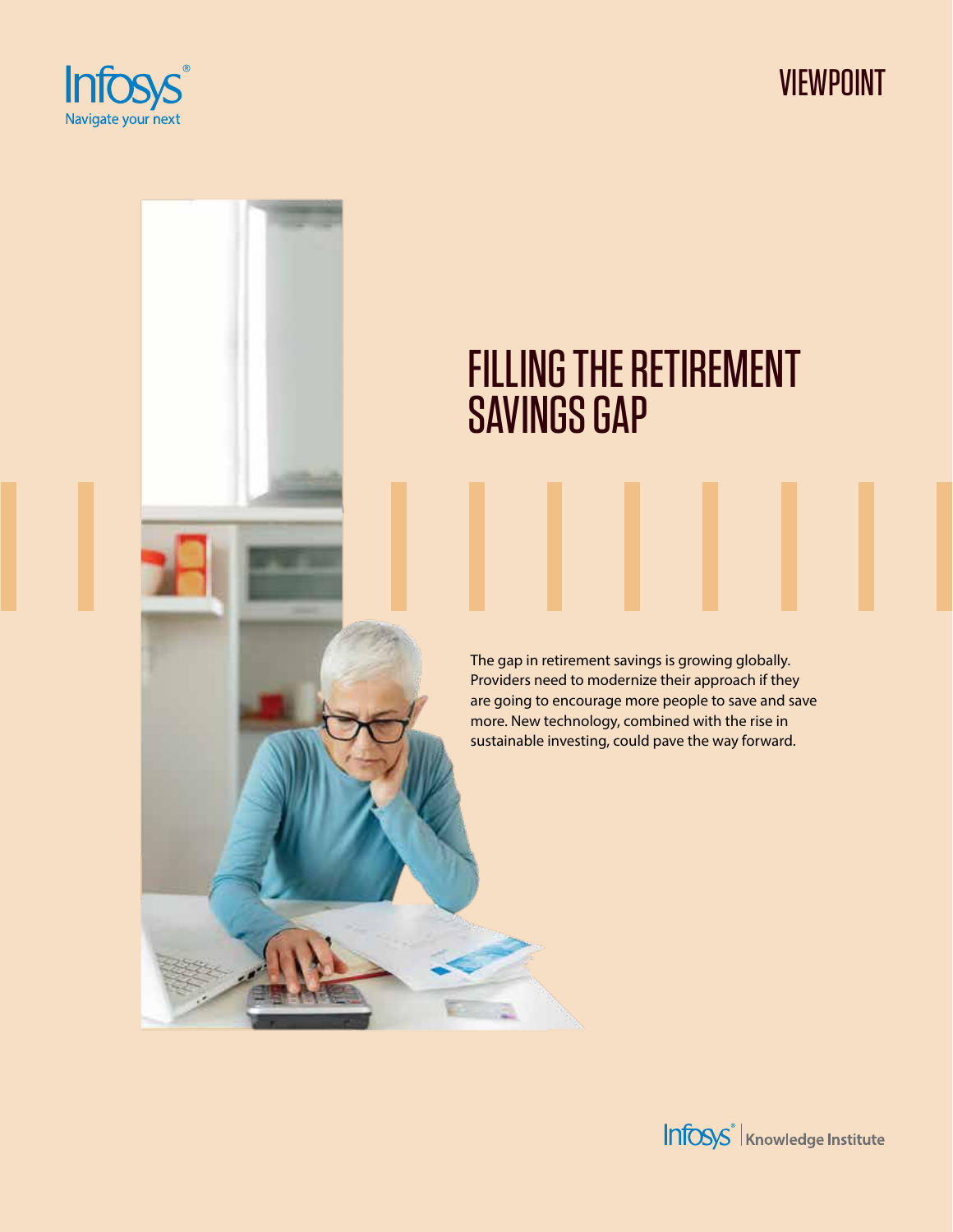### **A widening retirement savings gap**

Workers are not saving nearly enough for their retirement, which is leading to a projected \$70 trillion savings gap in eight of the world's largest markets, according to the World Economic Forum.<sup>1</sup> That staggering figure is predicted to increase to \$400 trillion by 2050.

In the United States, nearly a quarter of working adults said they did not have any retirement savings or a pension, according to a Federal Reserve survey.<sup>2</sup> Participants acknowledged that they don't save as much as they should and are often caught in a web of debt, such as health care expenses. Saving for retirement is not seen as a priority — at least in comparison to more immediate needs.

### **Three challenges that make filling the gap difficult**

Narrowing this savings gap is possible but daunting. The difference between how much people save and how much they need to save isn't just a lack of will on the part of workers. Access, knowledge, and technology often create barriers.

Many small and midsized businesses, which employ nearly 61 million Americans, don't offer retirement plans to their staff.<sup>3</sup> The benefits are expensive, paper-intensive, and difficult to administer. Company executives would rather focus their time and effort on business priorities. A spring 2020 U.S. Bureau of Labor Statistics survey found that only 55% of employees participated in a workplace retirement plan.4

For those who do have plans, their lack of financial literacy creates more obstacles for them and the industry. Nearly 60% of non-retirees with selfdirected retirement savings said they had low levels of comfort in making investment decisions, according to a Federal Reserve survey.<sup>5</sup>

Also, participants often find it difficult to obtain a holistic view of their finances, particularly as workers move from job to job. This is frequently the result of their retirement providers' aging technology infrastructure, which discourages efficient data sharing and integration. The retirement industry often relies on manual practices, legacy platforms, and paper-based communication. This makes it cumbersome and expensive for providers and offers clients a poor experience when compared with other consumer interactions.

#### Figure 1. Retirement savings gap increasing globally



Source: Mercer, World Economic Forum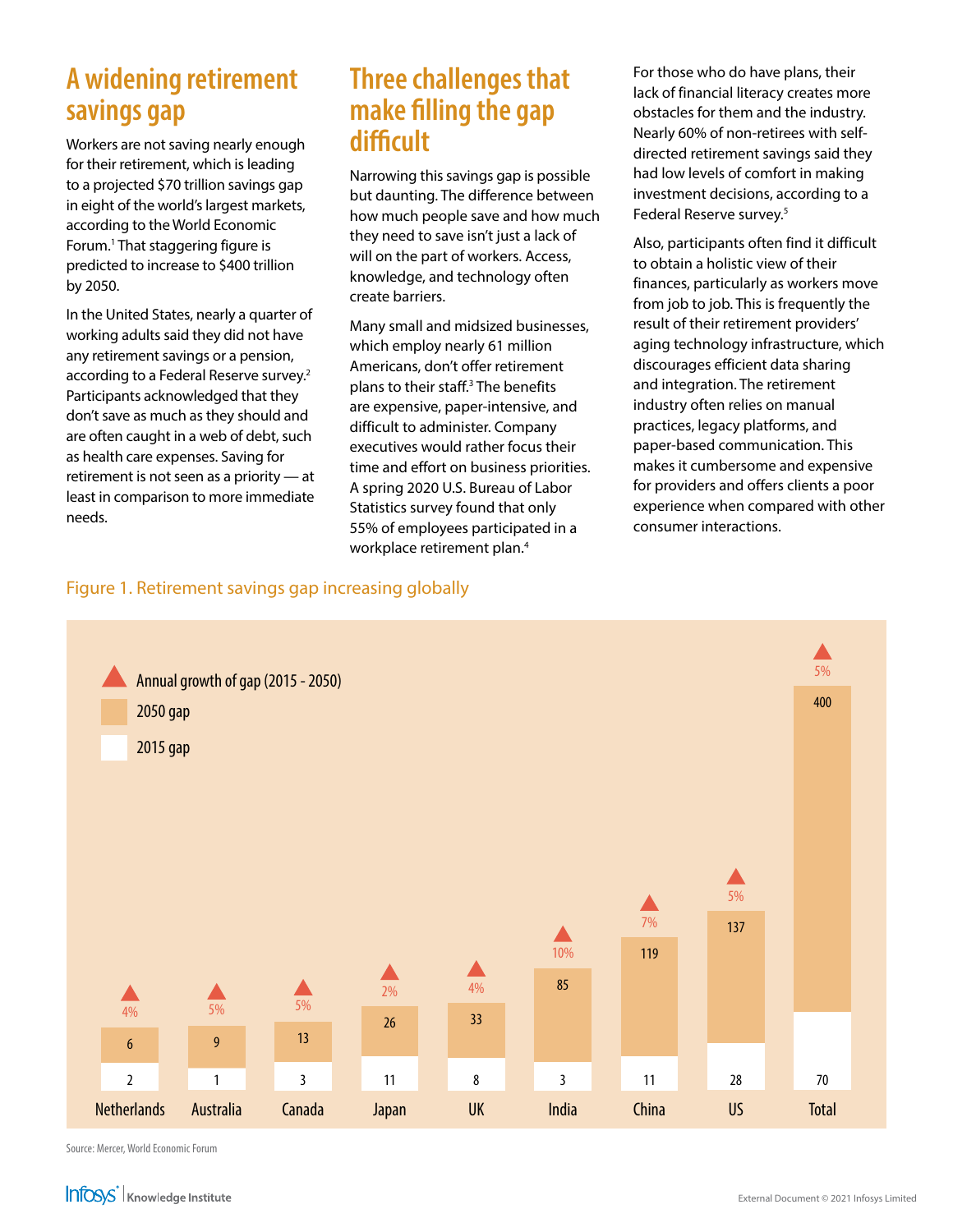With the existing systems and practices, retirement providers struggle to manage large amounts of complex data while navigating a tricky regulatory and cybersecurity landscape. However, the industry is now starting to change with the help of technology and a recognition that new directions are needed.

## **Regulatory steps**

Regulatory efforts to promote retirement savings have been passive — until recently. In December 2019, U.S. lawmakers passed the SECURE Act, which changed a few retirement regulations and introduced the Pooled Employer Plans (PEPs).

PEPs allow employers from different businesses to collaborate on joint retirement plans for their employees while not being jointly liable. This change in the law encourages small and midsized businesses to offer retirement plans they could not afford — or thought they could not afford — previously.

With PEPs, employers from different businesses can provide joint retirement plans without being jointly liable

These employers also benefit from lower administrative workloads, fiduciary risks, and fees, and better access to market-leading investment options that often improve participant outcomes. These advantages now make the plans attractive to larger employers as well.

Similar plans are already available and successful in other developed countries, including the Collective Defined Contribution plans in the U.K. and the Netherlands and superannuation funds in Australia.<sup>6,7</sup> The faster these kinds of regulations are adopted, the sooner the retirement savings gap will narrow. However, wider adoption of such regulations is unlikely unless small and midsized businesses find these changes more cost-effective compared with other offerings. For example, employers are likely to embrace PEPs if they more effectively:

- Provide timely communication to participants.
- Furnish investor-related data to retirement providers.
- Offer retirement providers access to payroll system data that can help facilitate plan administration.

### **Automation for improved retirement savings and financial literacy**

Plan sponsors are tapping into technology to provide better advice and goal-oriented financial plans for their employees. As part of these efforts, an increasing number of employers now offer auto-enrollment and autoescalation.<sup>8</sup> By enrolling workers into a retirement plan by default and bumping up their contributions annually, savings rates improve by 56% and retirement savings readiness can increase by 33%, according to the World Economic Forum.9,10

Retirement providers are also warming up to the benefits of new technology. The pandemic-induced lockdowns affected the ways services were being accessed and forced the industry to [accelerate their](https://www.infosys.com/industries/financial-services/next-financial-services/digital-transformation-retirement-providers.html)  [digital transformation.](https://www.infosys.com/industries/financial-services/next-financial-services/digital-transformation-retirement-providers.html) 11 In 2020, U.S. regulators allowed retirement providers to accept e-signatures for plan documents — a pandemic-era necessity.

At the same time, these changes provided broader benefits. Firms have learned that automation makes it easier for participants to understand their finances, quickly switch between plans or providers, and find answers on their own. Cloud platforms and other technologies are scalable, more costeffective to maintain compared with legacy infrastructure, and provide the required flexibility needed to innovate. Analytics on participant data provides accurate real-time insights and predictive analysis to plan sponsors. These can be viewed through intuitive and configurable dashboards and automated compliance reporting solutions.

The industry is also looking to artificial intelligence for technology solutions. Robo-advisors provide financial advice, investment recommendations, and portfolio management services. Chatbots offer personalized communication and greater selfservice. These new options can also provide participants with financial education, intervene when clients try to reduce contributions, and help them make smarter decisions. At the back end, automated solutions streamline onboarding and backoffice operations, while behavioral analytics is used to offer participants customized plans.

### **ESG funds likely to entice participants to save**

At its core, investing is about money and returns, but those are not the only factors. A growing number of investors want to put their money in companies and efforts they believe in. They are confident they can get good returns while doing good. As a result, investment firms and regulators are now looking at how environmental, social, and governance (ESG) factors figure into the investment of retirement assets.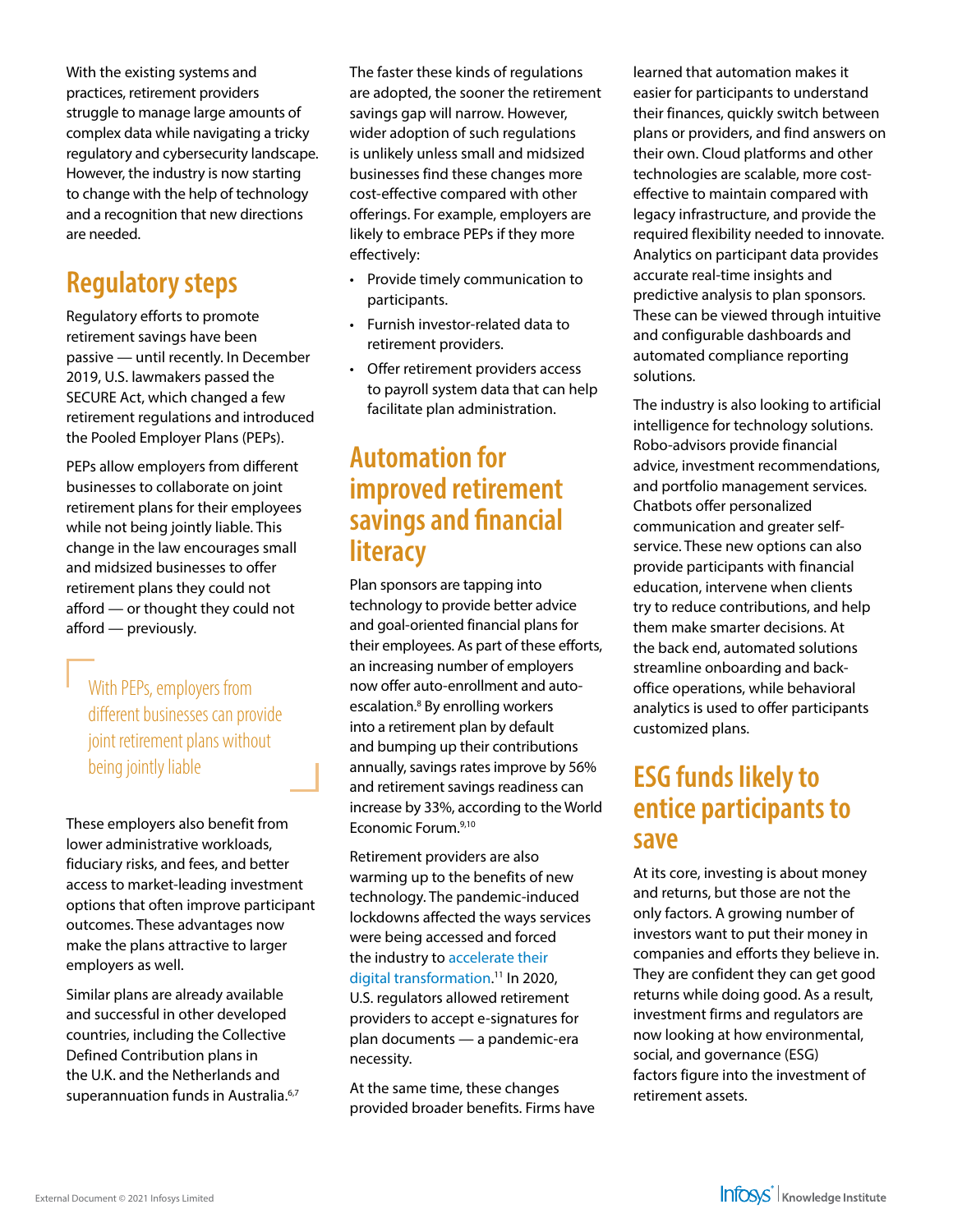Current laws require plan fiduciaries to select investments based solely on performance factors. In 2021, the U.S. government is considering regulatory changes that would repeal these laws.12 If passed, new regulations would allow firms to consider nonperformance factors, including ESG, when investing retirement assets. These rules could further expand the reach of ESG funds.

Availability of these funds, however, is not the sole factor. European regulators created rules to boost transparency into and accountability of ESG investments.13 These regulations have increased trust in these types of investments. For example, nearly half of European investors and 25% of Australian investors consider ESG to be a top-three consideration when investing, according to a JPMorgan Asset Management survey. That figure is only 11% in the U.S.<sup>14</sup>

Offering ESG investment options would not only appeal to purposeminded investors, but it could also help motivate some participants to save more toward their retirement. The Schroders 2021 U.S. Retirement Survey revealed that 37% of defined contribution plan participants were offered ESG-related investments by their employer.<sup>15</sup> Among those respondents, 9 in 10 invested in those options. Among those whose employers did not offer ESG options or the workers weren't sure, more than two-thirds said they would or might increase their contribution rate if they could invest in ESG funds.

### ESG investment options can help motivate employees to save more toward retirement

For their part, retirement service providers are adopting responsible investment principles and fully integrating ESG factors into their decision-making. This includes assessing metrics and obtaining ratings from global networks, such as MSCI or Morningstar, to shape an ESG-compliant product range. Often, decisions seen through an ESG lens can help identify risks that may not be captured by a performancebased analysis. This creates further opportunities to diversify portfolios and offer better returns.

### **End-to-end transformation to spread financial wellbeing**

Despite the dire warnings about savings gaps, many factors — from regulations to technology — should make workers and firms optimistic about closing the savings gap.

Combined, these changes can significantly increase the retirement readiness and financial well-being of millions of workers through employersponsored plans.

Retirement providers that accelerate their digital transformation with an end-to-end perspective can connect more effectively with plan sponsors and build a competitive advantage. At the same time, providers can engage with participants in a more meaningful way. The result will be greater productivity and efficiency, efficient resource management, and an agile approach that improves time to market.

To keep pace with the accelerated transformation, retirement providers are partnering with technology firms to achieve benefits more quickly. These partnerships can automate regulatory monitoring and reporting through machine learning-based fraud analytics or use blockchain for complex recordkeeping and accounting.

Changes don't always have to be digital. But any new effort should create a need-based approach that serves a broad range of customers, from millennials to employees nearing retirement. Easier access to investments and better experiences can lead to an increased willingness to invest and a greater comfort with those decisions. And eventually, the world could finally see the growth in the retirement gap slow — or even reverse.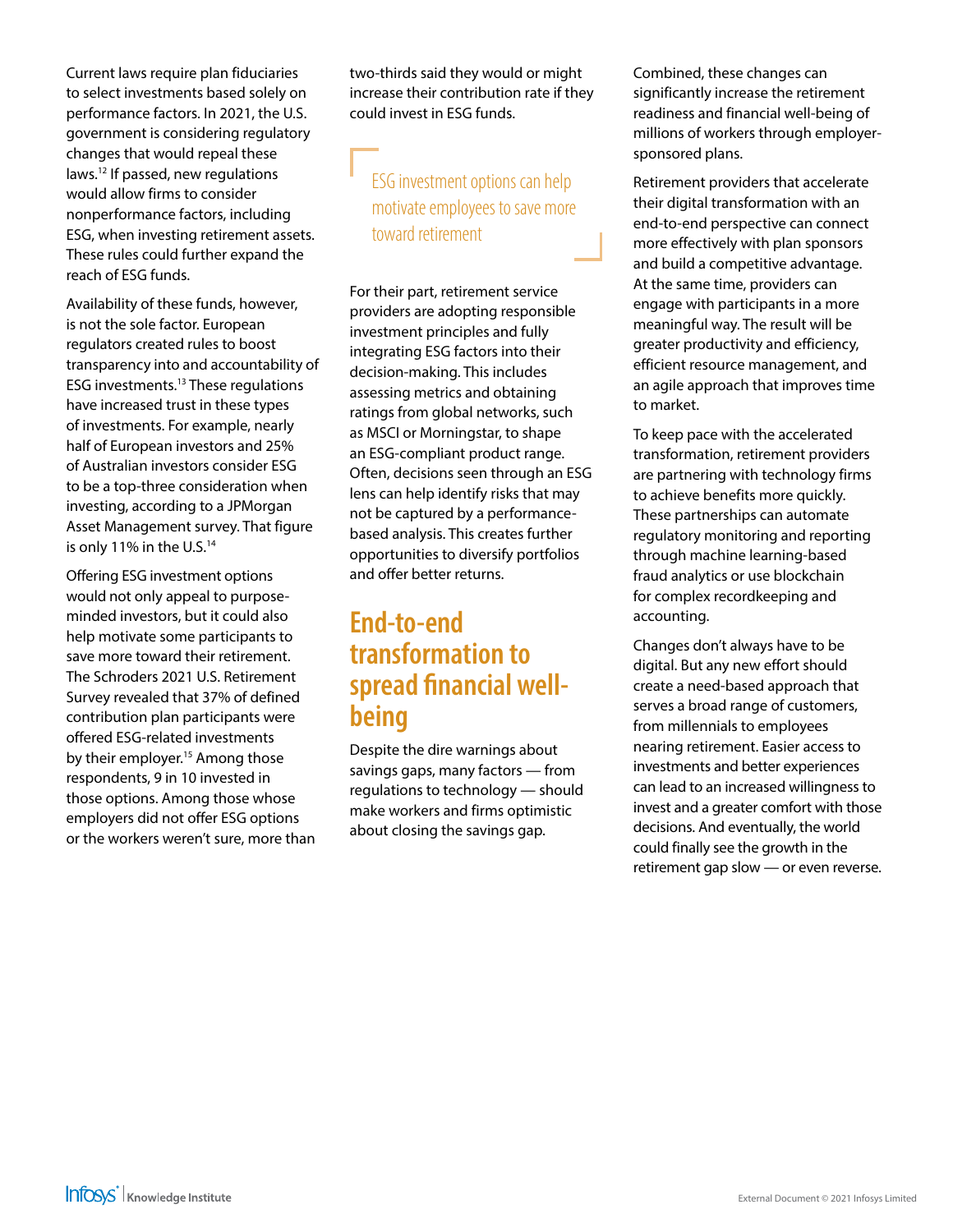#### References

- 1. [Investing in \(and for\) Our Future](https://www3.weforum.org/docs/WEF_Investing_in_our_Future_report_2019.pdf), Amish Gandhi, June 2019, World Economic Forum
- 2. [Report on the Economic Well-Being of U.S. Households in 2019](https://www.federalreserve.gov/publications/files/2019-report-economic-well-being-us-households-202005.pdf), May 2020, Board Of Governors Of The Federal Reserve System
- 3. [Small Business Statistics](https://smallbiztrends.com/small-business-statistics), July 9, 2021, Small Business Trends
- 4. [National Compensation Survey](https://www.bls.gov/ncs/ebs/benefits/2020/employee-benefits-in-the-united-states-march-2020.pdf): [Employee Benefits in the United States](https://www.bls.gov/ncs/ebs/benefits/2020/employee-benefits-in-the-united-states-march-2020.pdf), Eugene Scalia, William W. Beach, Sep. 2020, U.S. Bureau of Labor Statistics
- 5. [Report on the Economic Well-Being of U.S. Households in 2019](https://www.federalreserve.gov/publications/files/2019-report-economic-well-being-us-households-202005.pdf), May 2020, Board Of Governors Of The Federal Reserve System
- 6. [Collective Defined Contribution](https://www.willistowerswatson.com/en-GB/Solutions/services/collective-defined-contribution), Willis Towers Watson
- 7. [Superannuation Is Possibly The Most Important Factor Of Wealth Creation,](https://taggroup.com.au/wealth/superannuation/) Tag Financial Group
- 8. [Auto-Enrollment And Auto-Escalation: Right For Your Retirement Plan?](https://www.bdo.com/insights/assurance/employee-benefit-plan-audits/%E2%80%8Bauto-enrollment-and-auto-escalation-right-for-yo), Beth Garner, Luanne Macnicol, May 2018, BDO
- 9. [How America Saves 2020](https://institutional.vanguard.com/ngiam/assets/pdf/has/insights-to-action-2020.pdf), 2020, Vanguard
- 10. [The Impact of Auto-enrollment and Automatic Contribution Escalation on Retirement Income Adequacy](https://www.ebri.org/docs/default-source/ebri-issue-brief/ebri_ib_011-2010_no349_ebri_dciia.pdf?sfvrsn=83d4292f_0), Nov. 2010, Employee Benefit Research Institute
- 11. [Accelerating Digital Transformation for Retirement Providers in the Post-Pandemic Era,](https://www.infosys.com/industries/financial-services/next-financial-services/digital-transformation-retirement-providers.html) May 2021, Infosys
- 12. [EBSA Drops Off ESG, Proxy Voting Response at OMB,](https://www.napa-net.org/news-info/daily-news/ebsa-drops-esg-proxy-voting-response-omb) Aug. 10, 2021, The National Association Of Plan Advisors
- 13. [ESG regulations in Europe map a clear path for the US](https://www.investmentnews.com/esg-regulations-in-europe-map-a-clear-path-for-the-us-205971), May 3, 2021, Investment News
- 14. [Australia Funds Embrace ESG More Than U.S. Peers, Survey Shows, Andreea Papuc,](https://www.bloombergquint.com/onweb/australia-funds-embrace-esg-more-than-u-s-peers-survey-shows) Feb. 10, 2021, Bloomberg Quint
- 15. [ESG Options in 401K plans could lead to higher contribution rates according to Schroders survey,](https://www.schroders.com/en/us/private-investor/media-centre/retirement-survey-2021-esg/) May 13, 2021, Schroders

#### Authors

#### **Anupam Sarkar**

*Principal Consultant, Financial Services, Domain Consulting Group* anupam.sarkar@infosys.com

#### **Devendra Shrihari Joshi**

*Senior Consultant, Financial Services, Domain Consulting Group* devendrashrihari.j@infosys.com

#### **Sachin Askar**

*Senior Consultant, Financial Services, Domain Consulting Group* sachin.askar@infosys.com

#### **Sharan Bathija**

*Infosys Knowledge Institute* sharan\_bp@infosys.com